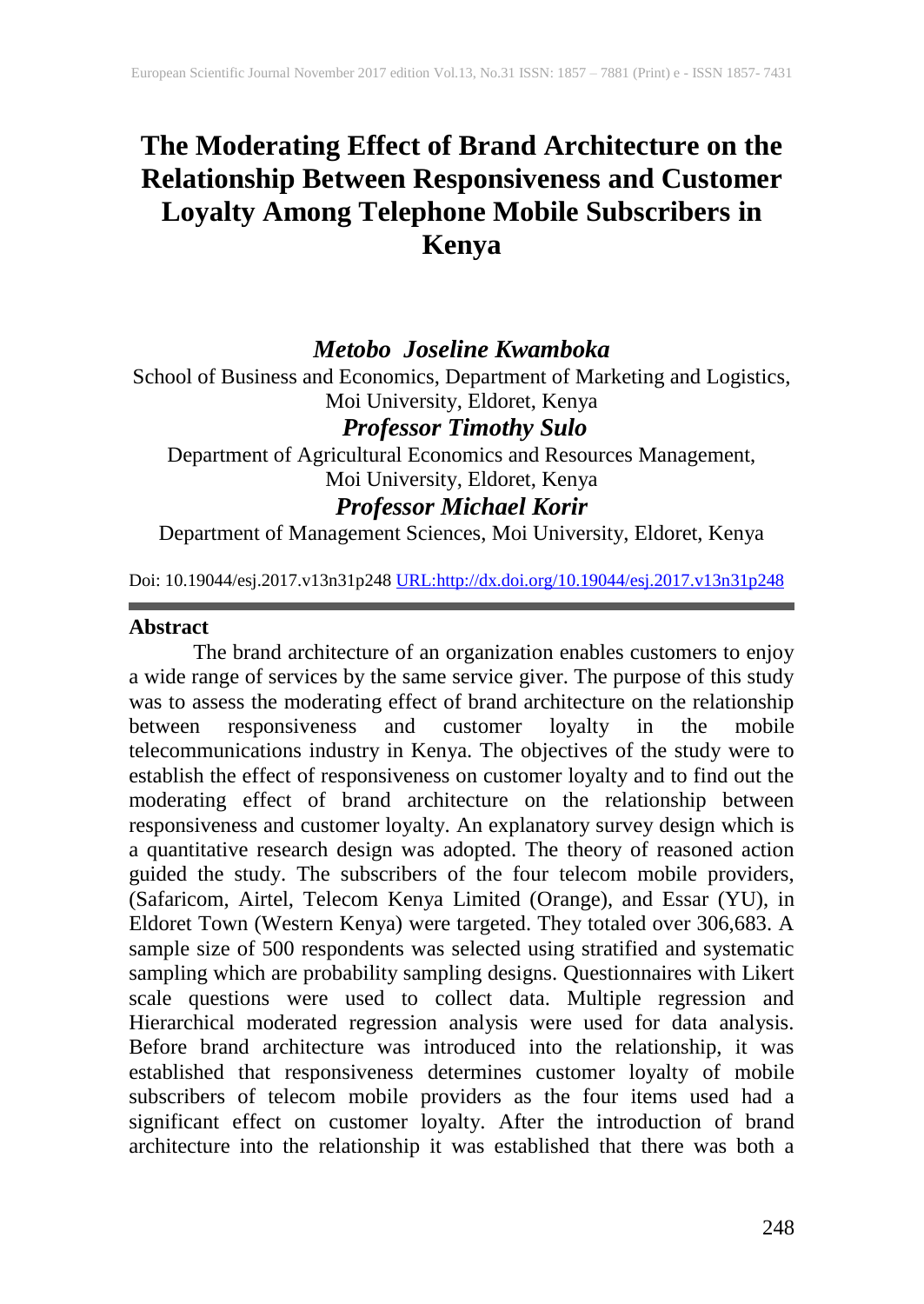positive effect and a negative effect. Only one item had a significant effect on customer loyalty. While deciding on offering more services to the subscribers, the telecom mobile providers should know that the relationship between their responsiveness and customer loyalty will change.

**Keywords**: Brand Architecture, Responsiveness, Customer Loyalty, Moderating

#### **Introdution**

Mobile telecommunication (mobile service provision) refers to the exchange of information, ideas and thoughts through the medium of a mobile phone, telephone or wireless network (Gause, 2007). According to the World International Property Organization (WIPO, 2009), a mobile communication system/network refers generally to any telecommunication system which enables wireless communication when users are moving within the service area of the system. Mobile telecommunication industry is one of the biggest developments of advanced technology and it has become of very big interest now. The world lately has found itself becoming a world village because of the mobile telecommunication network. Many businesses can now go international because of telecommunication. That is why it is important to study its development. Kenya is one country that has embraced the use of the mobile phone.

The telecommunication market is growing in Kenya and so there is competition among the mobile service providers to tap the vast market. Currently there are four mobile telecommunication providers in Kenya which are Safaricom, Airtel, Telecom Kenya Limited (Orange), and Essar (YU). Knowing that customers can move freely from one telecom service provider to another, the telecommunication mobile service providers are looking for ways to enhance customer loyalty which will help them to gain competitive advantage.

Mobile communication network providers, in delivering services to customers, operate in an environment that involves purposeful relationships and interactions between several actors in many activities and with different resources (Scott, 2007). Some of the players in mobile telecommunication industry providing services to customers at their various locations are: the mobile operator who provides the location positioning infrastructure that tells where the customer is; the content provider that delivers the information; the supplier that combines the information with the location information and makes its location relevant; and, the platforms through which the customers can access the services (Harter, Steffano, & Juanita, 2008). Therefore, it appears that any mobile telecommunication network needs to have key players along its value chain in delivering services to its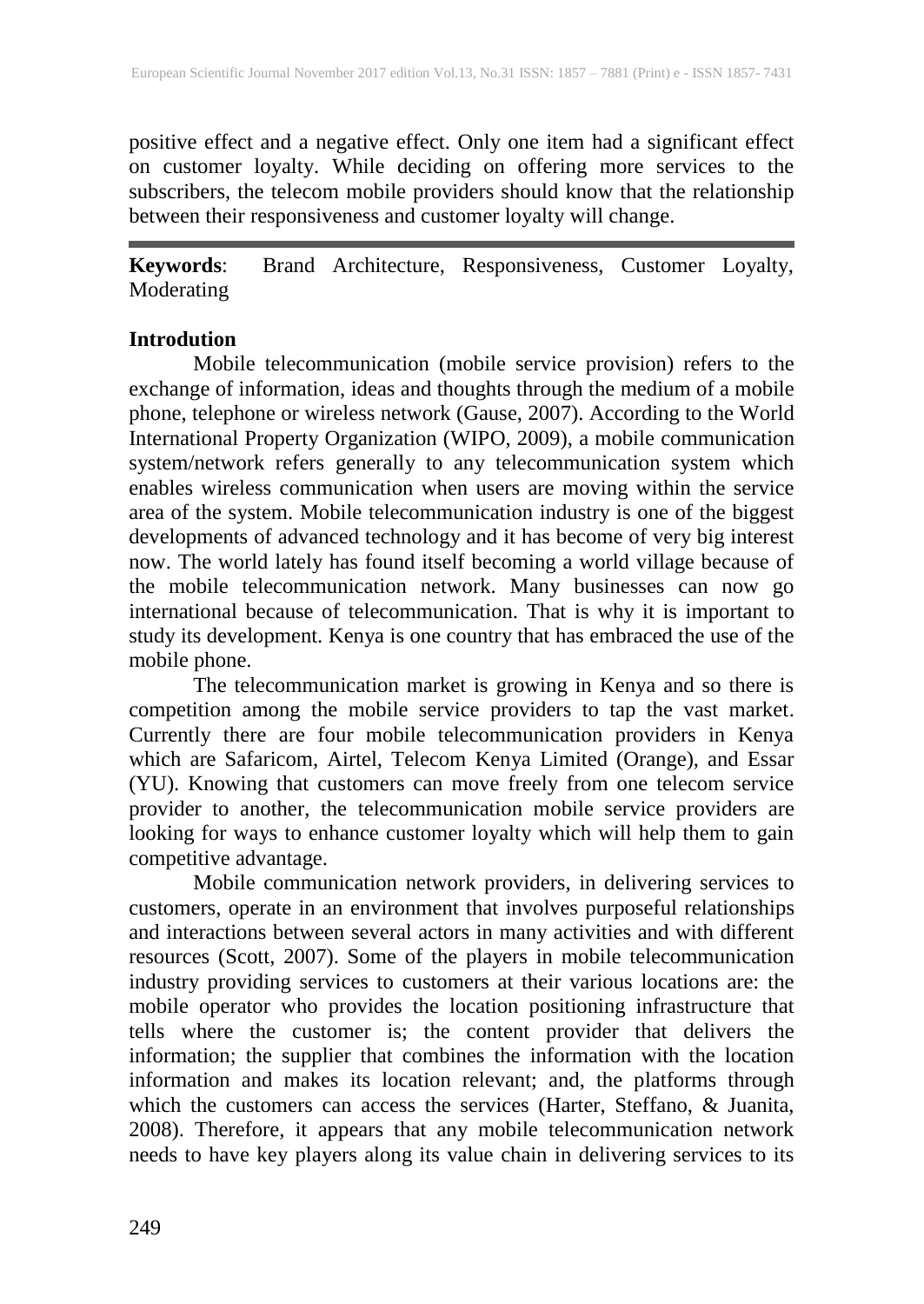customers (Pura, 2009). The purpose of this study was, therefore, to evaluate the moderating effect of brand architecture on the relationship between responsiveness and customer loyalty among telecommunication mobile service subscribers in Kenya.

Responsiveness is defined as the willingness to help customers and provide prompt service. It means the companies can respond quickly and willingly to the customer's problems, they are ready to serve customers and provide express services. Organizations should be responsive to the shifting needs of their customers. Calling should not be tedious. Use of other software should be simple and understandable. If other programs are introduced, then the customer should be secured. Dale *et al.,* (2007) defines responsiveness as the willingness to assist customers and to provide prompt service on a continuous basis. Sometimes this service may be out of the ambit of normal operating hours. This dimension focuses on attentiveness and willingness in dealing with customer requests, queries and prompt complaint resolution. According to Wang (2003) the responsiveness measures the ability of a company to provide the appropriate information to customers when a problem occurs. The importance of responsiveness in customer perception has been highlighted by researchers (Anthonia, Jeremiah & Olutayo, 2013).

Brand architecture is the organization and structure of the brand portfolio that specifies brand roles and the nature of brand relationships between brands and between different product-market contexts (Aaker & Joachimsthaler, 2000). A critical issue for the continued success of organizations is its capability to retain its current customers and make them loyal to its brands (Dekimpe et al., 1997). Loyal customers build businesses by buying more, paying premium prices, and providing new referrals through positive word of mouth over time (Ganesh, Arnold & Reynolds, 2010). Loyalty research in services is an important area to study (Gremler, 1995).

#### **Statement of the problem**

The telecommunication market is growing in Kenya and so there is competition among the mobile telecom service providers in Kenya, (Safaricom, Airtel, Telecom Kenya Limited (Orange), and Essar (YU), to tap the market. Customers can move freely among the telecom service providers. The mobile service providers are looking for ways to enhance customer loyalty which will help them to gain competitive advantage. In a bid to do so they face many challenges like keeping the customers loyal while at the same time they capture the vast market. They have and are introducing various services to the market in a bid to attract and retain customers and these are of concern because the providers need to make their customers perceive these services as a package and use the entire package. Each of the service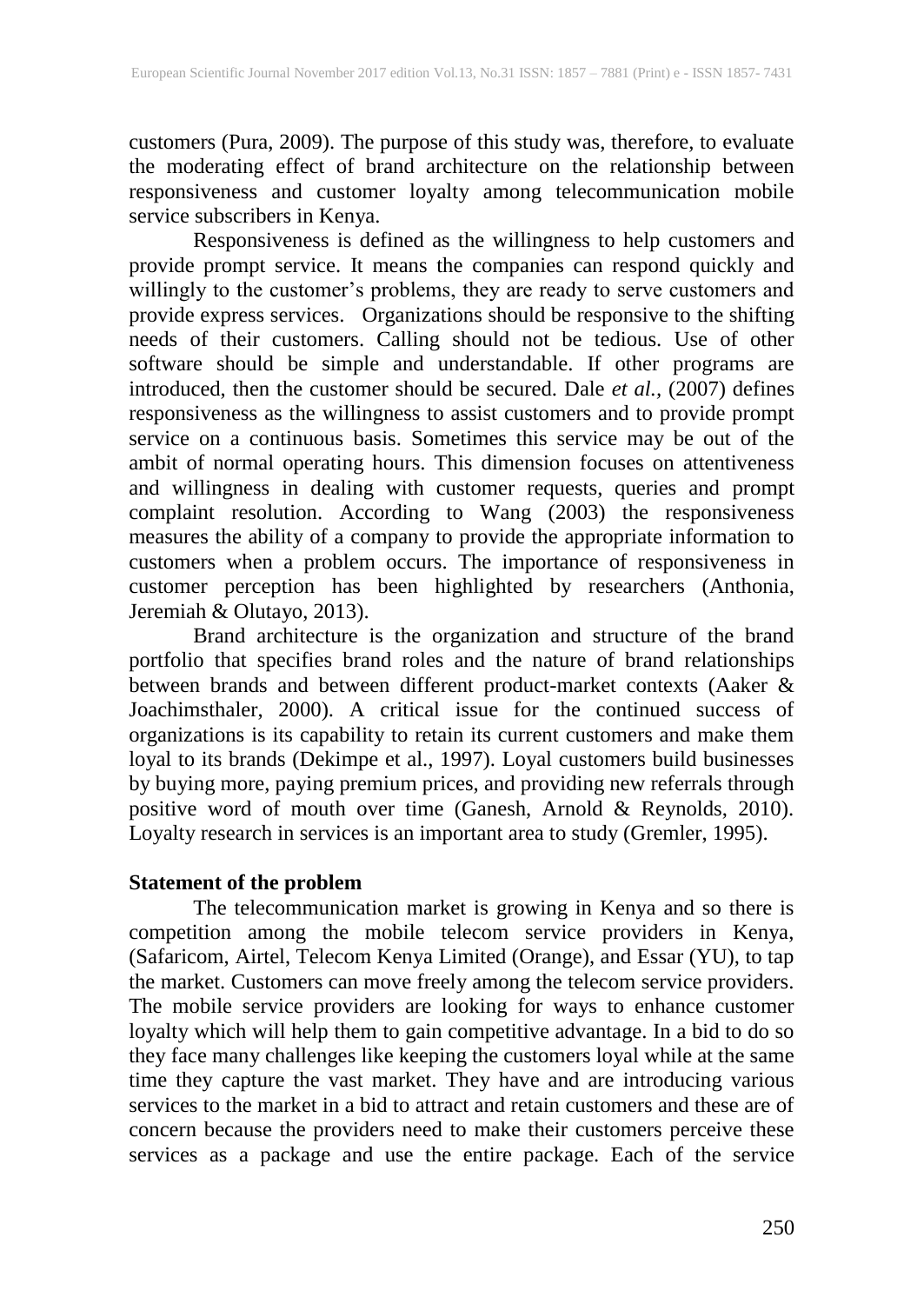providers tries to as responsive to customers as possible so that the customer can keep buying from them. The structure of the services offered by the mobile service providers also needs to be structured in a manner that customers understand. The structure of these services (brand architecture) in such a way as to enhance customer loyalty which leads to competitive advantage is a major challenge to the mobile service providers. Customers may prefer to use one service but not another by the same provider. This may be partly because of the response they receive from the service givers. With this kind of situation, there is need to explore how telecom mobile providers' brand architecture affects the subscribers' perception of responsiveness and customer loyalty. Siew-Phaik, Ayunkunle, Hanisah, & Alan (2011) found out that responsiveness heavily impacts on customers in the telecommunications industry. Jyotsna (2012) found out that customers were dissatisfied with the way organizations were handling responsiveness. Customers wanted more attention given to it. These studies were done outside Kenya and since the telecommunication industry is fast growing in Kenya, there is need to need to stablish how brand architecture affects the relationship between responsiveness and customer loyalty. It has also been established that there is very limited documentation on brand architecture as a moderation in the relationship between responsiveness and customer loyalty. So this study set out to find out the moderating effects of brand architecture on the relationship between responsiveness and customer loyalty.

#### **The purpose of the study**

The purpose of the study was to find out the moderating effect of brand architecture on the relationship between responsiveness and customer loyalty among mobile service subscribers in Kenya.

#### **Specific objectives**

The specific objectives of the study were:

a. To establish the effect of responsiveness on customer loyalty among mobile telecom subscribers in Kenya

b. To find out the moderating effect of brand architecture on the relationship between responsiveness and customer loyalty among mobile telecom subscribers in Kenya

#### **Research hypothesis**

HO1: Responsiveness of the service provider does not significantly affect customer loyalty.

HO2: Brand architecture of the company does not moderate the relationship between responsiveness and customer loyalty.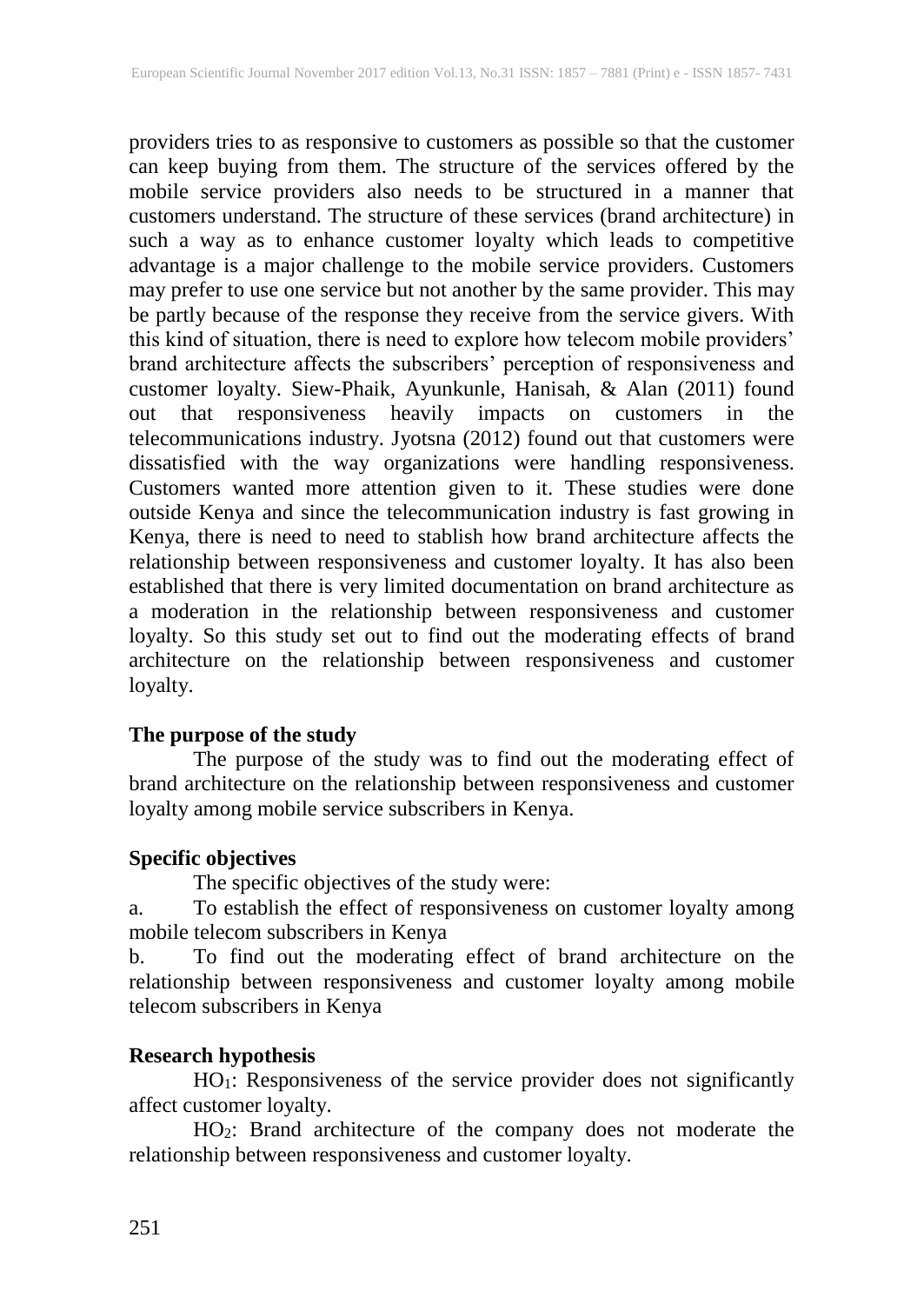#### **Significance of the study**

The findings of this study will be of significance to various stakeholders. The findings will be significant to business and marketing practitioners, policy makers and stakeholders in the telecommunication industry. To the management of Kenya's mobile telecommunication networks, the findings will provide a more reliable /scientific measure and perspective for describing and evaluating the level of their customer satisfaction with the services they deliver to them. The findings will serve as an invaluable source of information that will bring to the lime light the kind of response customers expect to get from service providers.

This will provide empirical support to strategic decisions by different managements in the telecommunication industry in the designing of workable service delivery improvement strategies. The findings of this study will provide invaluable insights as well as a more reliable guide to monitoring operations of different service providers in the country. To stakeholders such as investors, shareholders, pressure groups and consumer associations, the findings will provide information that will allow them to provide useful suggestions to the improvement in service delivery of the various mobile service providers in Kenya. The findings will add to the pool of knowledge on responsiveness and hence form a basis for further studies.

In addition, the study avails valuable information to researchers interested to do more research on this topic as the document will be made available in the library for perusal and use by other researchers. The information from the research study may also benefit the general public in understanding the main issues relating to brand architecture, responsiveness and customer loyalty.

#### **Theoretical framework**

This study was guided by the theory of reasoned action and theory of planned action.

The Theory of Reasoned action (TRA) is a model for the prediction of behavioral intention, spanning predictions of attitude and predictions of behavior. The subsequent separation of behavioral intention from behavior allows for explanation of limiting factor on attitudinal influence (Ajzen and Fishbein, 1980). The theory of Reasoned Action was developed by Fishbein and Ajzen (1975, 1980), derived from previous research started out as the theory of attitude which led to the study of attitude and behavior.

The Theory of Reasoned action can be applied to explain how consumer attitudes and beliefs lead to a certain buying behavior. According to the theory, the most important determinant of a person's behavior is intent. The components of TRA are three general constructs: behavioral intention (BI), attitude toward performing the behavior (AB), and subjective norms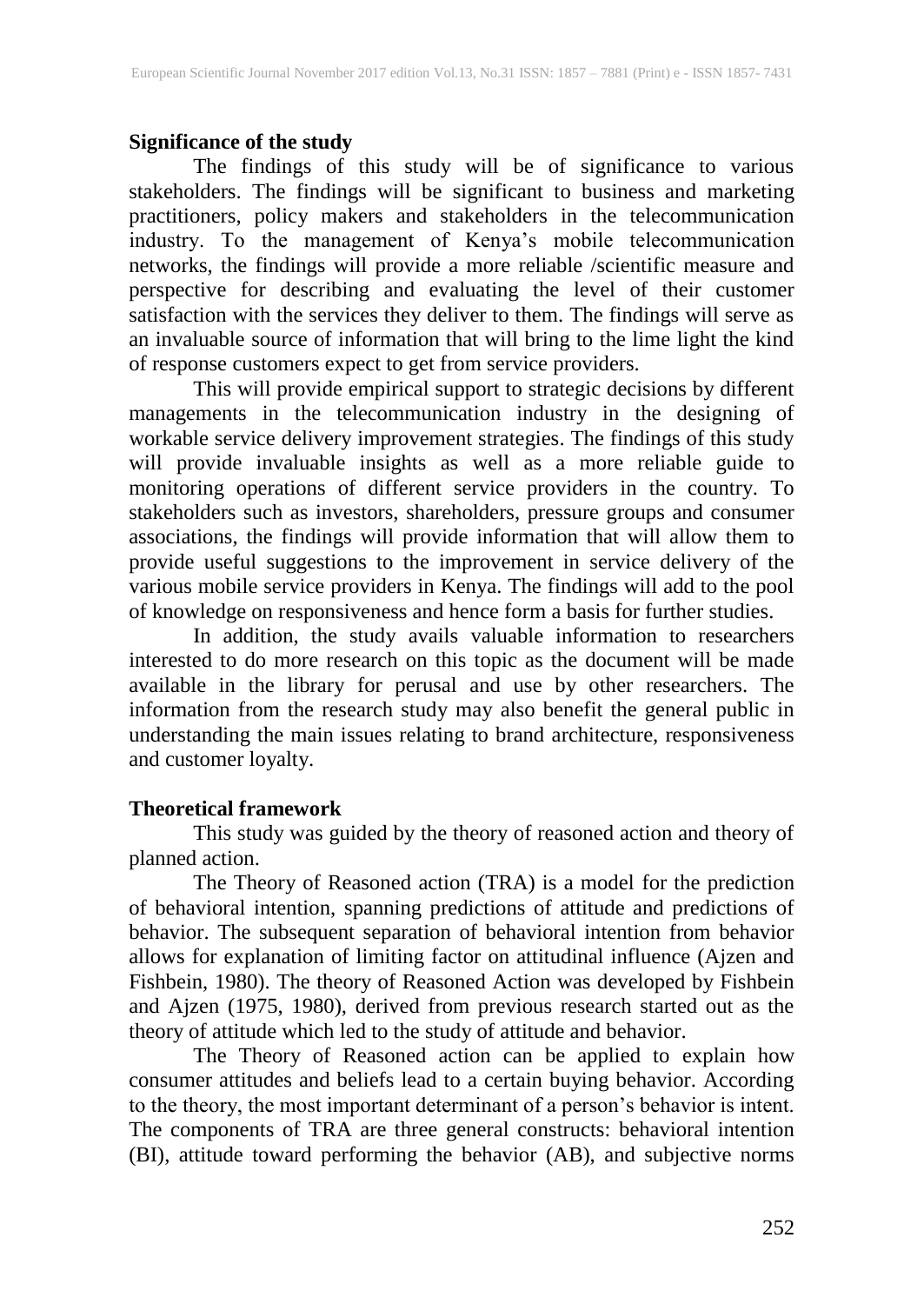(SN). TRA suggests that a person's behavioral intention depends on the person's attitude about the behavior and subjective norms. The two antecedents influence the intention behavior (BI=AB+SN). A consumer's response to each element of TRA (AB: attitude toward the purchase behavior, SN: subjective norm, IB: Intention purchase behavior) will lead to actual brand loyalty. If all the three elements are shown favorable the brand loyalty will be regarded as maximum.

## **Conceptual framework**

The study adopted a conceptual framework which is a diagrammatic representation of the hypothesized relationship between dependent and independent variables in the study. It shows, firstly, the effect of responsiveness on customer loyalty among mobile telecom subscribers in Kenya and secondly, the moderating effect of brand architecture on the relationship between responsiveness and customer loyalty among mobile telecom subscribers in Kenya.



Figure 1.0 Conceptual model of Responsiveness, Brand Architecture and Customer Loyalty

#### **Research methodology Philosophical Paradigm**

Philosophical worldview refers to the basic set of beliefs that guide actions, also known as paradigms, epistemologies and ontologies (Creswell, 2009). It is the general orientation about the world and the nature of research that the researcher holds, which leads to the researcher embracing either qualitative, quantitative or mixed methods approaches. It consists of philosophical assumptions that guide and direct thinking and action. There are four different worldviews: post positivism, constructivism, advocacy/participatory and pragmatism. Post positivism holds that causes determine effects or outcomes and that knowledge develops through careful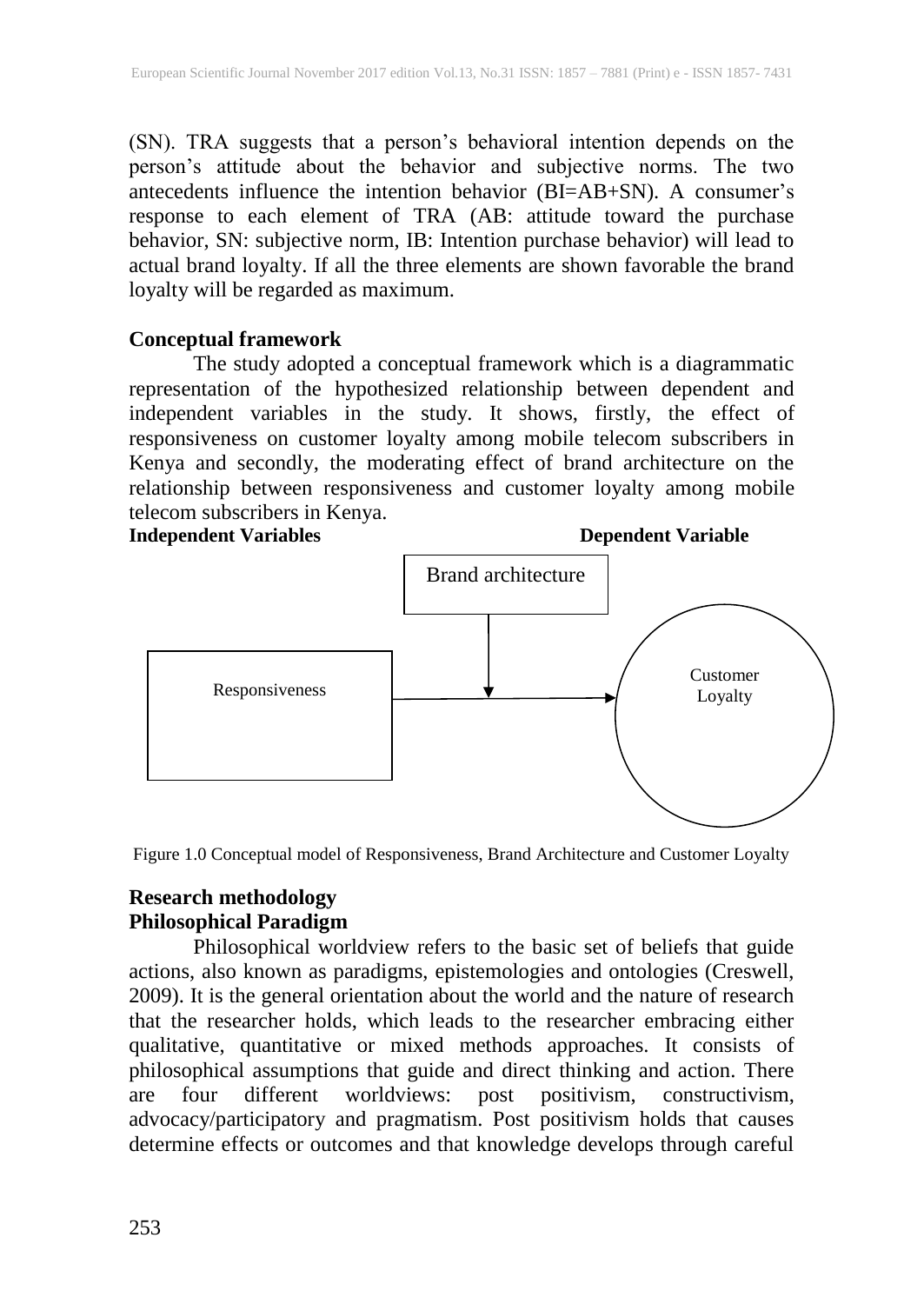observation and measurement of objective reality that exists out there in the world. It deals with testing laws and theories to verify or confirm so as to understand the world. Hence it advocates for quantitative approaches. This study adopted the post positivism which makes it quantitative.

#### **Research design**

This study adopted an explanatory survey design. This is a design used to investigate large populations by selecting samples to analyze and discover occurrences. The design involves observing and describing the general behavior of subjects without influencing them in any way (Shuttleworth, 2008). The purpose of using the survey design for this study was to provide numeric descriptions of some part of the population. The researcher then described and explained events as they would be. The telecom mobile subscribers of the four telecom mobile providers in Western Kenya formed the target population. The study further targeted all mobile service subscribers of (Safaricom, Airtel, Telecom Kenya Limited (Orange), and Essar (YU), of Eldoret town who totaled over 306,683.

#### **Sampling Design and Sample Size**

The researcher selected a sample of mobile service subscribers of the four mobile service providers which was as representative as possible, using stratified and systematic sampling technique. This was a probability sampling technique. The basis of stratification was the four different mobile service providers. A sample size of 500 respondents was used for the study. For this study, questionnaires used were developed with the help of previous survey studies on customer perception and customer loyalty (Bonuke, 2010).

#### **Research Instruments and Data Analysis Techniques**

The questionnaire comprised of items covering all the objectives of the study. The items were rated on a 7-point Likert scale. The questionnaires were checked, edited, coded and keyed in the computer using SPSS data entry form. They, then, were analyzed using descriptive statistics. Multiple regression analysis was used to test the effects of responsiveness on customer loyalty. Moderated regression analysis was used to test the moderating effect of brand architecture on the relationship between responsiveness and customer loyalty. The level of significance was set at 95% or p-value of 0.05.This resulted in percentages, frequencies, means, standard deviations which were presented in frequency tables.

# **Model Specification**

The simple linear regression equations tested the relationship between the independent variable the dependent variables. Multiple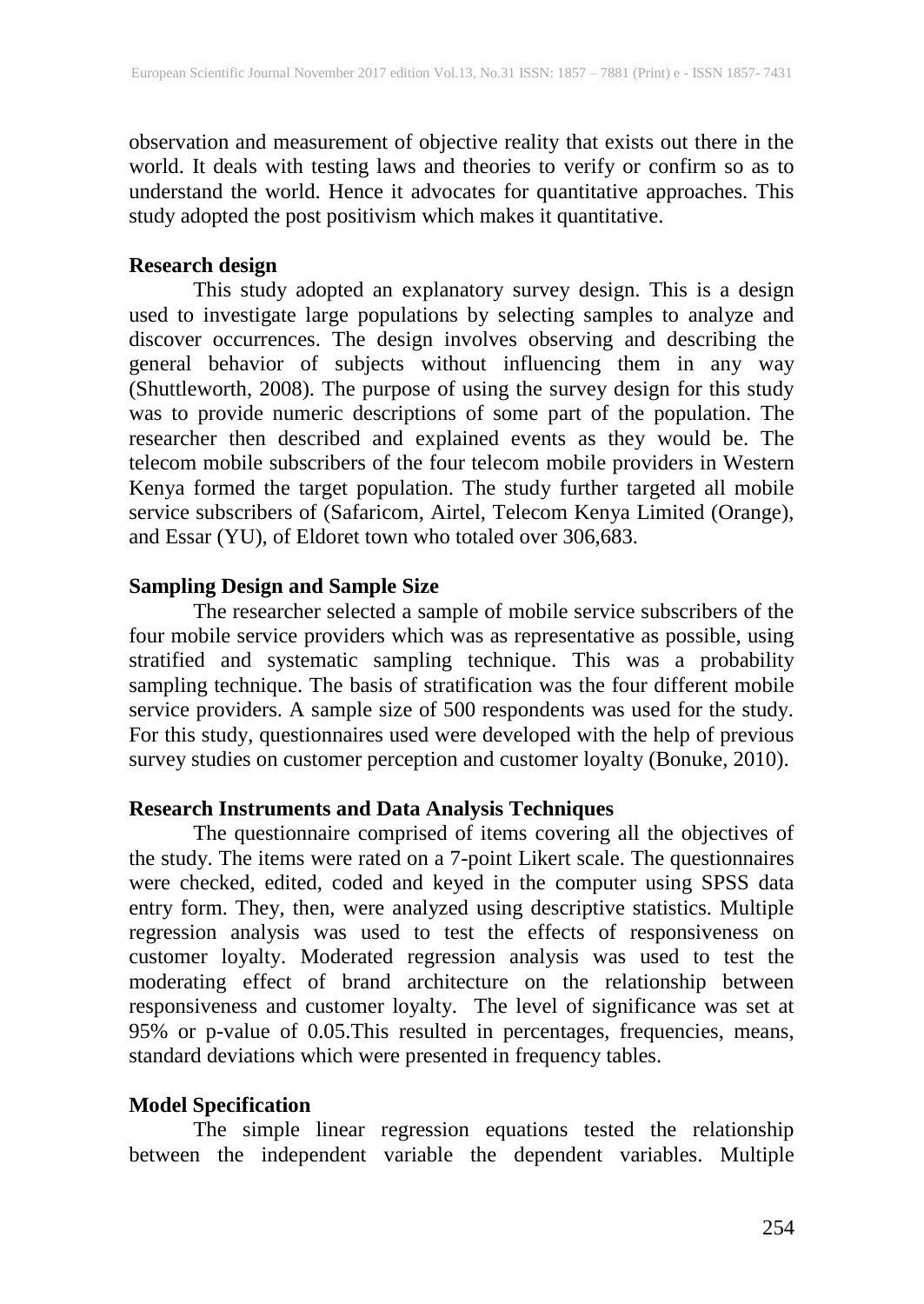regression equation tested the relationship between responsiveness and customer loyalty.

Where:

CL =α +βRES+ ε

α=Constant/intercept

β =Coefficient

RES=Responsiveness

ε=error term

In the model the variable CL (customer loyalty) is a function of the intercept  $(\alpha)$ , responsiveness and the residual error.

 $CL = \alpha + \beta RESBAC + \epsilon$ 

BAC=Brand Architecture

This model includes Responsiveness (RES), brand architecture (BAC) and customer loyalty (CL) in order to account for potential interaction effect of brand architecture.

The moderated regression equation tested the relationship between responsiveness, brand architecture and customer loyalty. Moderated regression analysis is an analytic approach which maintains the integrity of a sample yet provides a basis for controlling the effects of a moderator variable. By this procedure, the loss of information resulting from the  $r_{\text{air}}$  artificial transformation of a continuous variable into a qualitative one is avoided. Utilization of the data is nearly complete (Zedeck, Cranny, Carol, Patricia, Smith, 1971).

### **Summary of findings, conclusions and recommendations Summary of Findings**

The study sought to find out the respondents' position on the responsiveness of the provider in order to establish the effects of responsiveness on customer loyalty of telecom mobile providers.

The model  $R^2$  is .245 (24.5%) which means that the total variance explained by the three items and customer loyalty is 24.5%. This implies that there are other variables which must explain customer loyalty.

| Model | R              |      |        | R Square Adjusted R Std. Error of<br>the Estimate |                    |          |                  |
|-------|----------------|------|--------|---------------------------------------------------|--------------------|----------|------------------|
|       |                |      | Square |                                                   | R Square<br>Change | F Change | Sig. F<br>Change |
|       | $.495^{\rm a}$ | .245 | .239   | .87232498                                         | .245               | 40.190   | .000             |

Table 1: Effects Model Summary

Also the ANOVA results showed that the four items that measured responsiveness were highly significant at .000. The items used were "The contact employees tell me exactly when the services will be performed", "I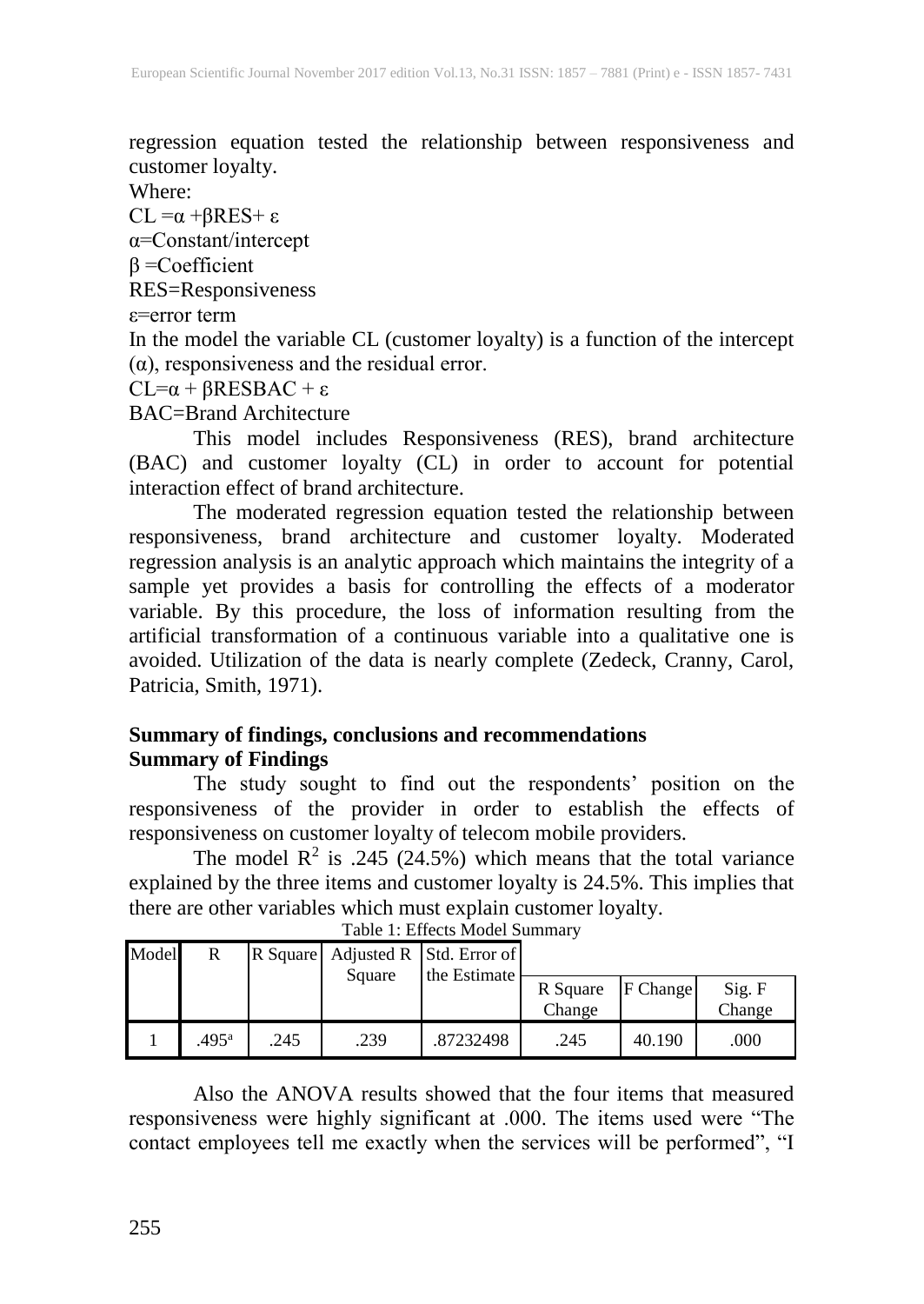receive prompt service from the contact employees", "The contact employees are always willing to help", and "The contact employees resolve my complaints quickly".

| ANUVA <sup>-</sup> |            |                |     |             |        |                   |  |  |
|--------------------|------------|----------------|-----|-------------|--------|-------------------|--|--|
| Model              |            | Sum of Squares | df  | Mean Square |        | Sig.              |  |  |
|                    | Regression | 122.329        |     | 30.582      | 40.190 | .000 <sup>b</sup> |  |  |
|                    | Residual   | 376.671        | 495 | .761        |        |                   |  |  |
|                    | Total      | 499.000        | 499 |             |        |                   |  |  |

| Table 2: Effects ANOVA |
|------------------------|
| ANOVA <sup>a</sup>     |

a. Dependent Variable: Zscore(CustomerL) b. Predictors: (Constant), resr, resc, resp, resw

The results for "The contact employees tell me exactly when the services will be performed", were beta=.141 and p- value=.004. This implies that for every unit change in this item customer loyalty increases by 14.1% and this makes a highly significant change in customer loyalty.

The results for "I receive prompt service from the contact employees", were beta=.174 and p- value=.001. This implies that for every unit change in this item customer loyalty increases by 17.4% and this makes a significant change in customer loyalty.

The results for the item "The contact employees are always willing to help", were beta=.176 and p- value=.002. This implies that for every unit change in this item customer loyalty increases by 17.6% and this makes a highly significant change in customer loyalty.

The results for the item "The contact employees resolve my complaints quickly" were beta=.115 and p- value=.031. This implies that for every unit change in this item customer loyalty increases by 11.5% and this makes a highly significant change in customer loyalty.

| COUNTRIES |            |                                    |            |                              |           |      |  |  |  |
|-----------|------------|------------------------------------|------------|------------------------------|-----------|------|--|--|--|
| Model     |            | <b>Unstandardized Coefficients</b> |            | Standardized<br>Coefficients |           | Sig. |  |  |  |
|           |            | в                                  | Std. Error | Beta                         |           |      |  |  |  |
|           | (Constant) | $-1.672$                           | .138       |                              | $-12.106$ | .000 |  |  |  |
|           | resc       | .077                               | .027       | .141                         | 2.874     | .004 |  |  |  |
|           | resp       | .097                               | .029       | .174                         | 3.321     | .001 |  |  |  |
|           | resw       | .101                               | .032       | .176                         | 3.137     | .002 |  |  |  |
|           | resr       | .060                               | .028       | .115                         | 2.163     | .031 |  |  |  |

| Table 3: Effects Coefficients |  |
|-------------------------------|--|
| Coefficients <sup>a</sup>     |  |

a. Dependent Variable: Zscore(CustomerL)

### **Moderation hypothesis testing**

This study set to find out the moderating effect of brand architecture on the relationship between responsiveness and customer loyalty. A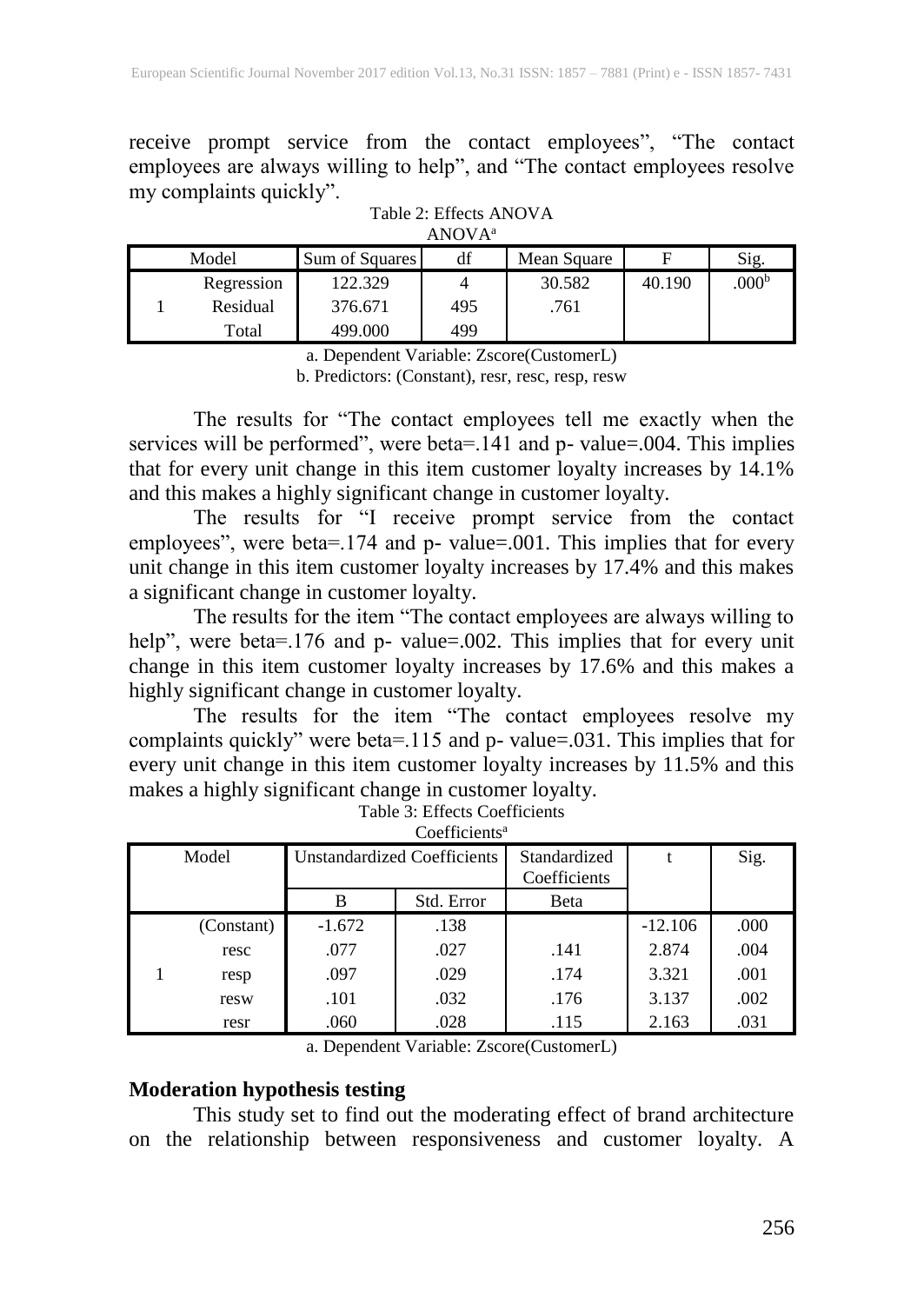hierarchical moderation regression analysis was carried out. The results indicate that when the moderator variable is interacted with the independent variable the relationships change. The model summary table shows that the  $R<sup>2</sup>$  shifts from .245 to .932 when brand architecture is introduced. This signifies that the moderator does change the relationship between tangibility and customer loyalty.

| Model | R                   |      |        | R Square Adjusted R Std. Error of |                    |               |
|-------|---------------------|------|--------|-----------------------------------|--------------------|---------------|
|       |                     |      | Square | the Estimate                      | R Square<br>Change | Sig. F Change |
|       | $.495$ <sup>a</sup> | .245 | .239   | .87232498                         | .245               | .000          |
|       | .540 <sup>b</sup>   | 291  | .284   | .84618732                         | .046               | .000          |

Table 4: Moderator Effects Model Summary

The ANOVA results indicate that responsiveness and brand architecture were very significant (at .000) to customer loyalty.

| . <i>.</i>                  |            |                |     |             |        |                   |  |
|-----------------------------|------------|----------------|-----|-------------|--------|-------------------|--|
| Model                       |            | Sum of Squares | df  | Mean Square | F      | Sig.              |  |
|                             | Regression | 122.329        |     | 30.582      | 40.190 | .000 <sup>b</sup> |  |
|                             | Residual   | 376.671        | 495 | .761        |        |                   |  |
|                             | Total      | 499.000        | 499 |             |        |                   |  |
|                             | Regression | 145.280        |     | 29.056      | 40.579 | .000 <sup>c</sup> |  |
| $\mathcal{D}_{\mathcal{L}}$ | Residual   | 353.720        | 494 | .716        |        |                   |  |
|                             | Total      | 499.000        | 499 |             |        |                   |  |

| Table 5: Moderator Effects ANOVA |  |
|----------------------------------|--|
| ANOVA <sup>a</sup>               |  |

a. Dependent Variable: Zscore(CustomerL)

b. Predictors: (Constant), resr, resc, resp, resw

c. Predictors: (Constant), resr, resc, resp, resw, Zscore(ProviderBill)

The results for the dependent variable (p- values) changed when the moderator (brand architecture) was introduced into the relationship. A beta coefficient of 0.039 indicates that customer loyalty would increase by 0.039 standard deviations given a unit change in the item "The contact employees resolve my complaints quickly". Brand architecture's beta coefficient was at 0.943 which means customer loyalty increases by 0.943 standard deviations given a unit change in brand architecture. With the introduction of the moderator variable only the item "The contact employees resolve my complaints quickly" had a significant effect on customer loyalty. The items, "The contact employees tell me exactly when the services will be performed", "I receive prompt service from the contact employees", and "The contact employees are always willing to help", become insignificant. This signifies that brand architecture moderates the relationship between tangibles and customer loyalty.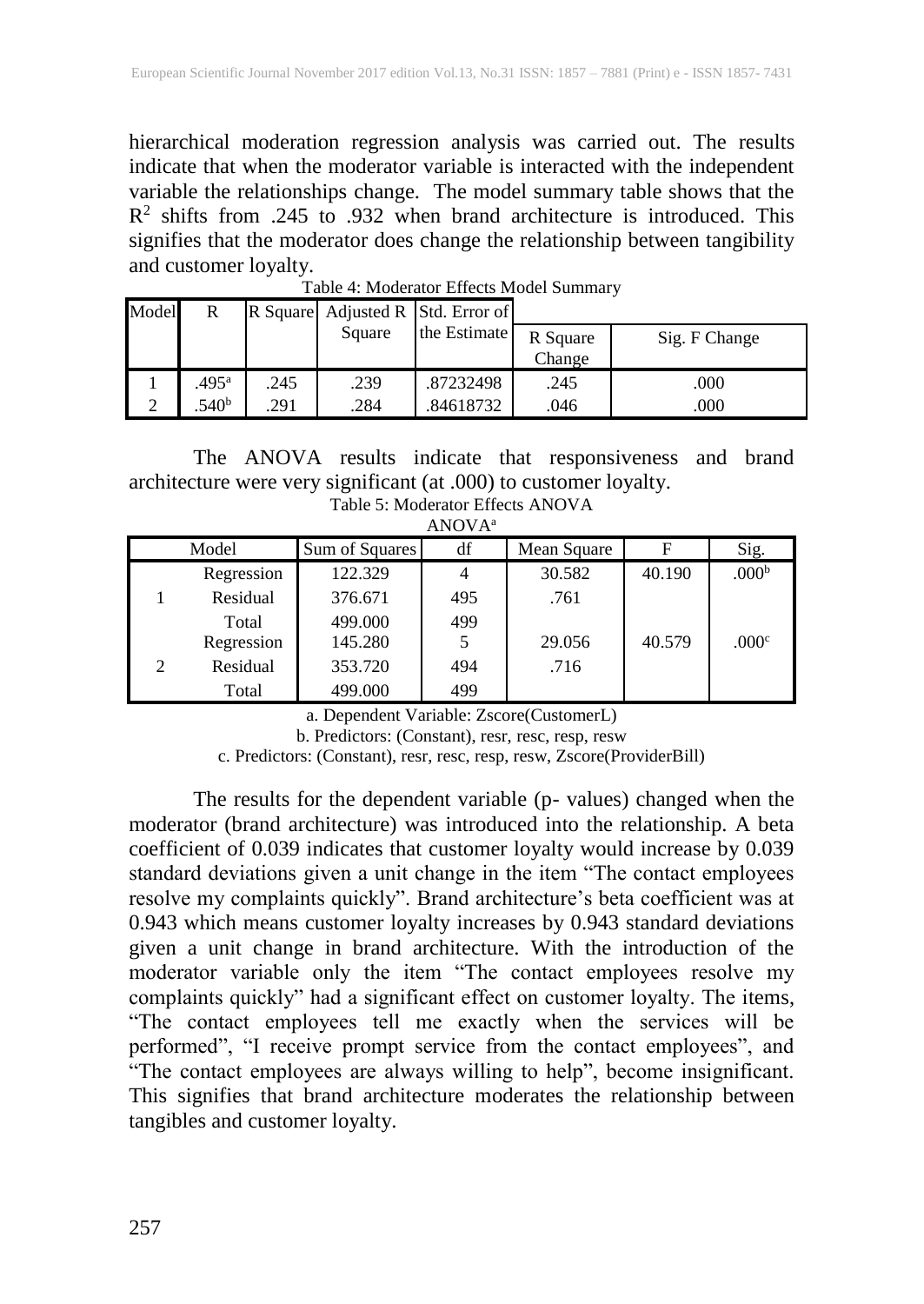| Coemicients <sup>-</sup>    |                   |                                |            |                              |           |      |  |  |
|-----------------------------|-------------------|--------------------------------|------------|------------------------------|-----------|------|--|--|
| Model                       |                   | Unstandardized<br>Coefficients |            | Standardized<br>Coefficients | t         | Sig. |  |  |
|                             |                   | B                              | Std. Error | <b>B</b> eta                 |           |      |  |  |
| (Constant)                  |                   | $-1.672$                       | .138       |                              | $-12.106$ | .000 |  |  |
|                             | resc              | .077                           | .027       | .141                         | 2.874     | .004 |  |  |
|                             | resp              | .097                           | .029       | .174                         | 3.321     | .001 |  |  |
|                             | resw              | .101                           | .032       | .176                         | 3.137     | .002 |  |  |
|                             | resr              | .060                           | .028       | .115                         | 2.163     | .031 |  |  |
|                             | (Constant)        | $-.147$                        | .047       |                              | $-3.153$  | .002 |  |  |
|                             | resc              | .002                           | .008       | .004                         | .250      | .803 |  |  |
| $\mathcal{D}_{\mathcal{L}}$ | resp              | .007                           | .009       | .012                         | .741      | .459 |  |  |
|                             | resw              | .001                           | .010       | .002                         | .144      | .886 |  |  |
|                             | resr              | .020                           | .008       | .039                         | 2.432     | .015 |  |  |
|                             | Zscore(BrandArch) | .943                           | .013       | .943                         | 70.888    | .000 |  |  |

#### Table 6: Moderator Effects Coefficients  $C^{\text{c}}$  construction

a. Dependent Variable: Zscore(CustomerL)

#### **Conclusion**

It is evidently clear from the study findings that brand architecture of a telecom mobile provider has a bearing on the relationship between responsiveness and customer loyalty of mobile telecommunication subscribers. It is evident that the brand architecture of the telecom mobile prover significantly moderates the relationship between responsiveness and customer loyalty. Responsiveness determines customer loyalty of mobile subscribers of telecom mobile providers in a number of ways.

Firstly, customers assess the promptness and sincerity of information on when the service will be performed. Secondly, mobile subscribers choose and become loyal to a provider who promptly responds to customer concerns. Thirdly, mobile subscribers choose and become loyal to a service provider who is willing to help. Fourthly, mobile subscribers choose and become loyal to a service provider who is willing to resolve complaints quickly.

#### **Recommendations**

While deciding on the on the number of products to offer to the market, the telecommunication providers should think of how they can respond to customers promptly. This is because subscribers appreciate and choose providers who respond fast.

Telecom mobile providers should make sure that they have contact employees who are willing to help subscribers. The employees should also be those who are willing to solve their complaints quickly.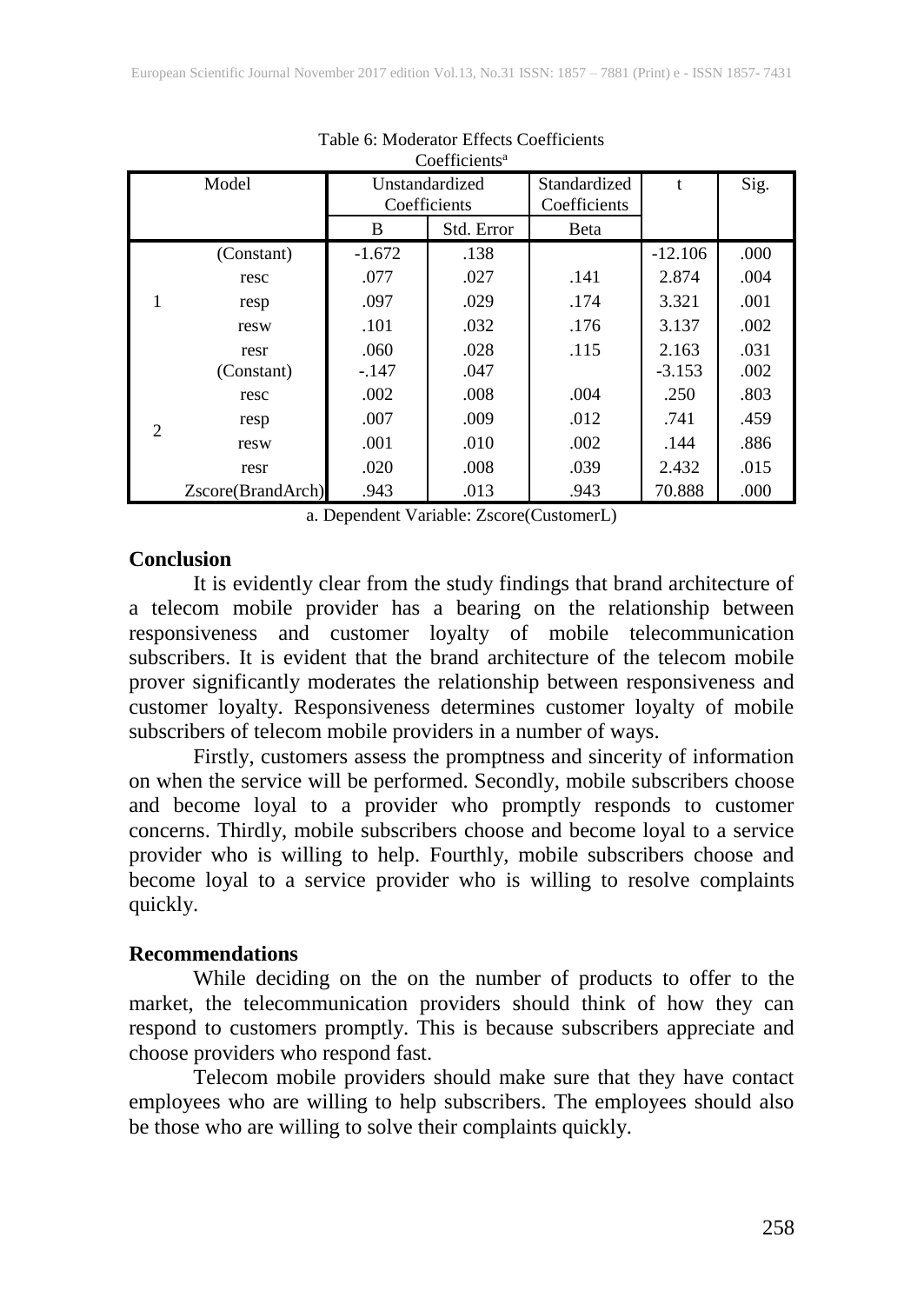#### **References:**

- 1. Aaker, D., & Joachimsthaler, E. (2000). The Brand Relationship Spectrum: The Key to the Brand Architecture Challenge. California *Management Review*, 8-23.
- 2. Fishbein, M., & Ajzen, I. (1975). Belief, attitude, intention and behavior: An intro-duction to theory and research. Reading, MA: Addison-Wesley.
- 3. Ajzen, I. and Fishbein, M. (1980). *Understanding Attitudes and Predicting Social Behavior.* Englewood Cliffs, New Jersey: Prentice-Hall
- 4. Anthonia, C., Iyamabo, J., and Otubanjo, O. (2013). Investigating Service Responsiveness in Customer Perception of the Corporate Logo. *International Journal of Business and Management, Vol. 8,* No. 11; 2013.
- 5. Bonuke, R. N. (2011). The Moderating Effects of Multichannel Service on Relationship Quality and Customer Loyalty in Banks. A Thesis Presented to the School of Business and Economics, Eldoret: Moi University.
- 6. Creswell, J. N. (2009). *Research Design: Qualitative, Quantitative and Mixed Methods Approaches.* (3rd ed.). Los Angeles: Sage Publications, Inc
- 7. Dale, B. G., Van der Wiele, T., and Van Iwaarden, J. (2007). *Managing Quality* (5<sup>th</sup>ed). Oxford: Blackwell Publishing.
- 8. Dekimpe, M. G., Steenkamp, J., Mellens, M., and Abeele, P. V. (1997). Decline and Variability in Brand Loyalty. *International Journal of Research in Marketing, 14*, 405-420.
- 9. Ganesh, J, Arnold, MJ, Reynolds, KE, Ganesh, J. (2000). Understanding the customer base of service providers: An examination of the differences between switchers and stayers. Journal of Marketing, 64(3), 65-87.
- *10.* Gause, A. (2007). E-Satisfaction-A Comprehensive Framework. *International Marketing, European Journal of Business And Management, Vol. 5, No. 23 Pg 26-3*
- 11. Gremler, K. (1995). Transmission Quality of Evolving Telephone Services. *IEEE Communications Magazine, 26(*10), 24-35.
- 12. Hart, P., Steffano, K., and Juanita, E. (2008). *The E-commerce Book: Building the E-empire.* San Diego, Calif. U.A. Academic, 2001. Print.
- 13. Jyotsna, H., (2012), Measuring Internal Customer's Perception on Service Quality Using SERVEQUAL in Administrative Services. *International Journal of Science and Research Publications, 2* (3), 2250-3153.